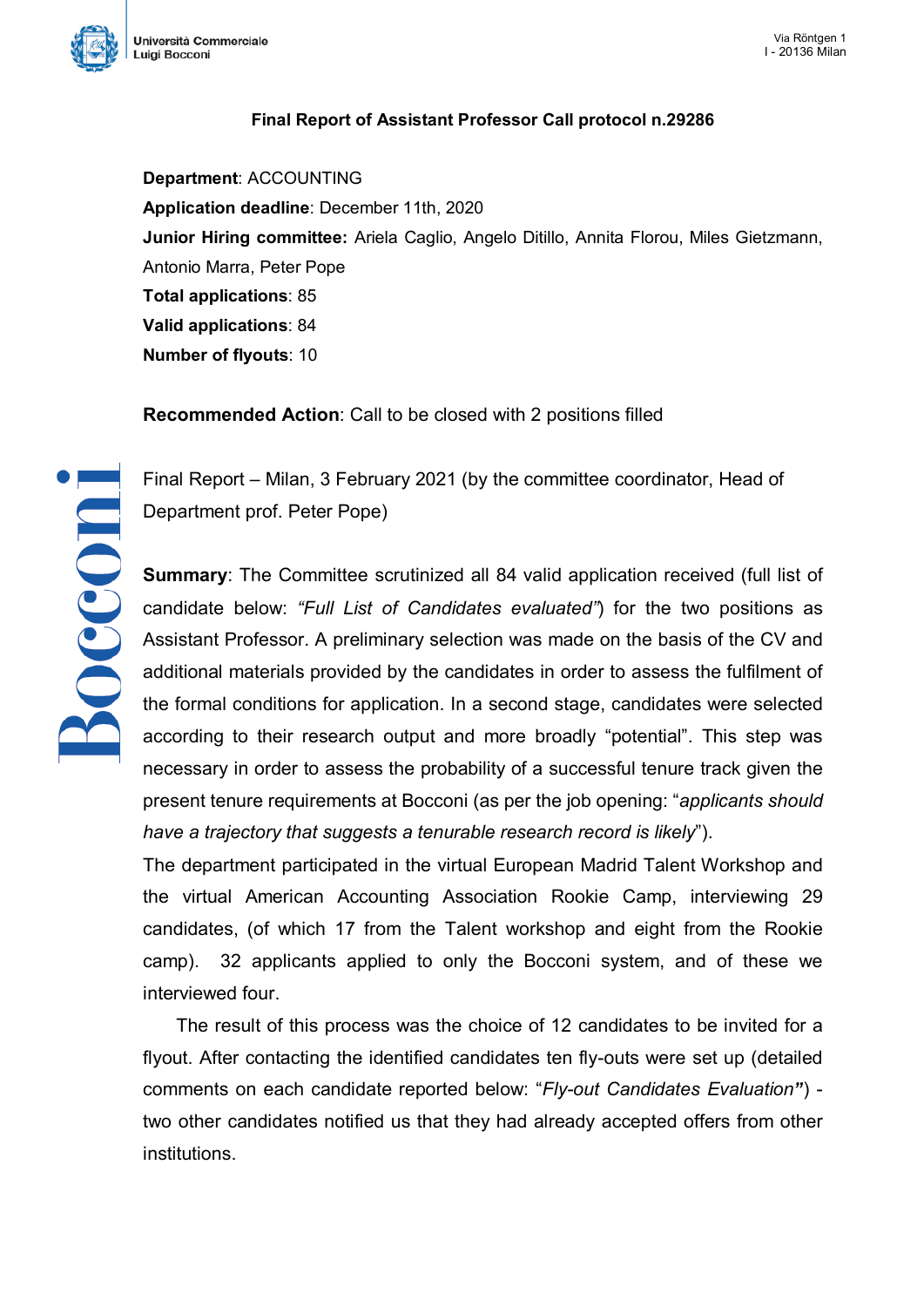During the fly-out period the Committee met regularly to assess the candidates and their continuing availability as candidates received and accepted offers from other universities. After careful assessment and extensive discussion the Committee agreed unanimously that three candidates are appointable based on their curriculum vitae, research and teaching profiles, interviews and presentations: Carlo D'Augusta, Tim Martens and Lynn Wang.

However, since only two positions were opened, the Committee ranked candidates on the basis of their research interests and their ability to reinforce existing research interests in financial and non-financial disclosure, real effects, ESG and integrated reporting. On this basis, the Committee unanimously agreed to rank highest and extend offers to Lynn Wang and Tim Martens. Both candidates accepted the job offers. The committee emphasizes that it considers Carlo D'Augusta's profile is also very impressive and deemed suitable for appointment.

The call is closed with the positions filled by: Tim Martens and Lynn Wang.

Sincerely,

Bocconi

Peter 7,000

Prof. Peter F. Pope (Chair of Junior Hiring Committee)

*Fly-out Candidates Evaluations.* 

**OMISSIS**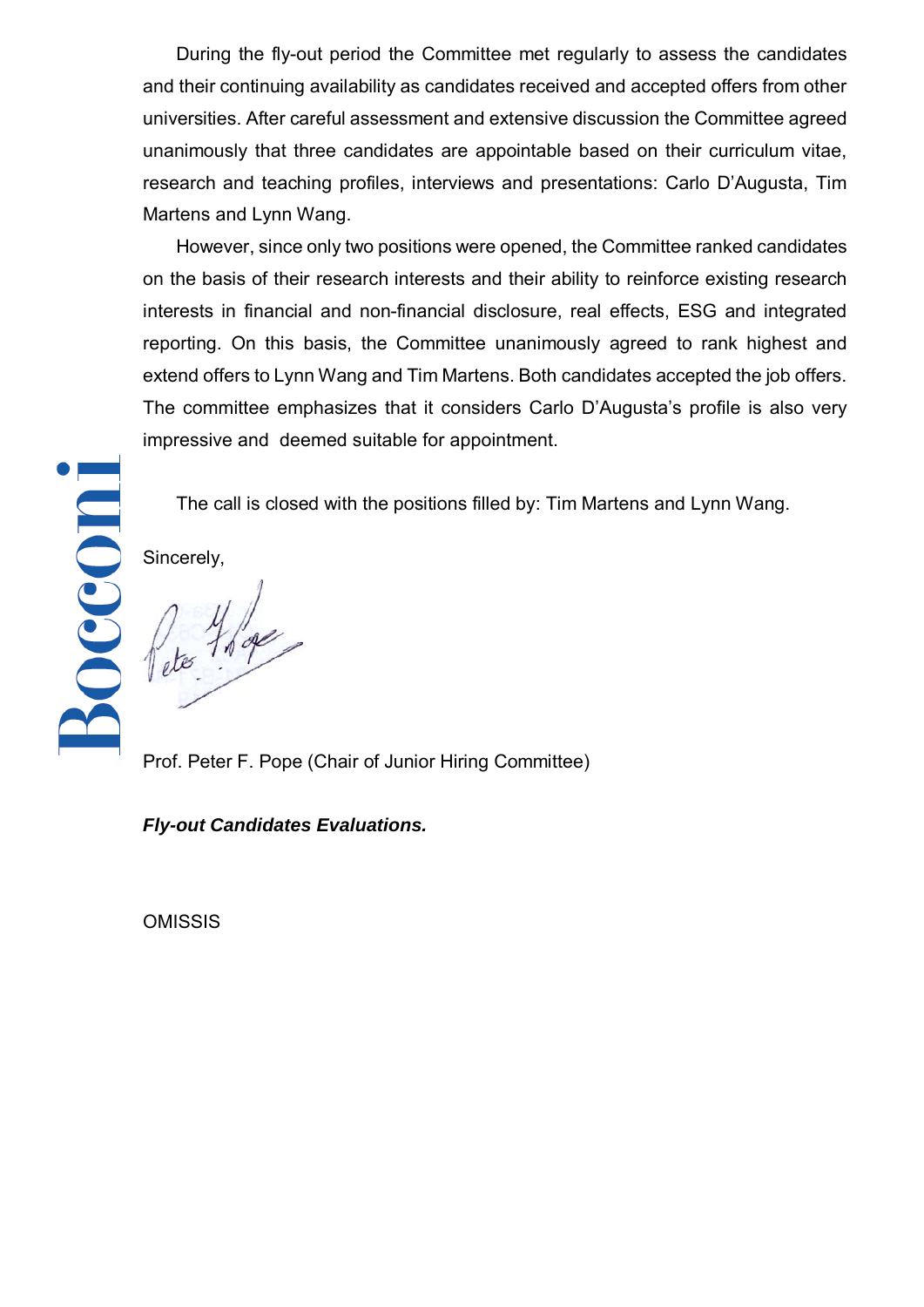Bocconi

OMISSIS

**Carlo D'Augusta:** is currently an Assistant Professor at Middle Tennessee State University and was previously Assistant Professor at Georgia State University. He got his Ph.D. in 2012. His job market paper is on "Does market sentiment affect investor information processing? Evidence from the credibility of management forecasts". He published six articles at the following journals: *Contemporary Accounting Research, The Accounting Review, Journal of Accounting, Auditing &*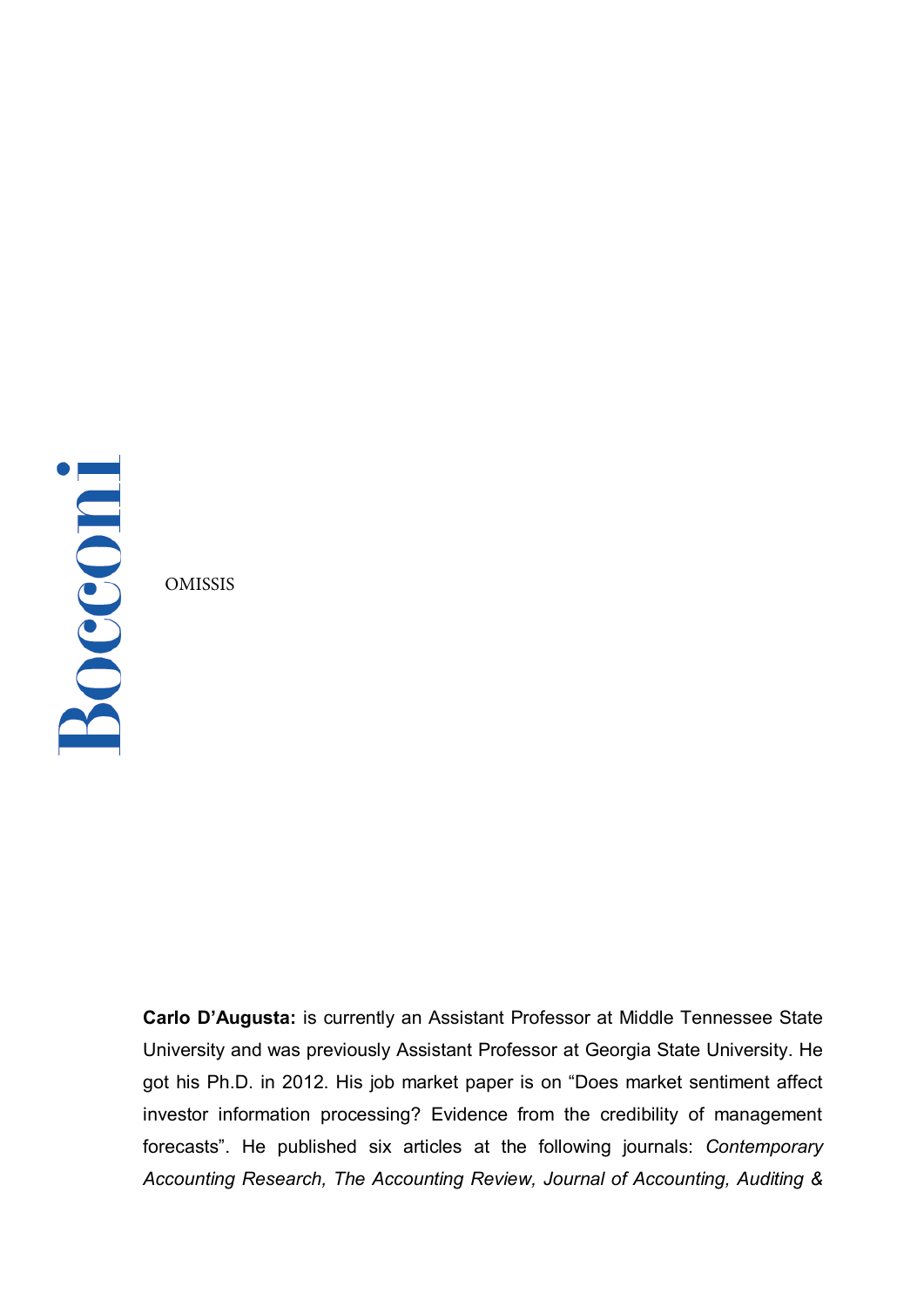*Finance, The International Journal of Accounting, Review of Accounting and Finance, European Accounting Review.* Moreover, he has three working papers. His teaching preferences fall in the area of Financial Accounting and Financial Statement Analysis.

After his flyout and one-to-one interview the committee evaluated the candidate profile as excellent.

*Tim Martens:* is currently a lecturer of Accounting at Cass Business School and at University of London since 2019. He got his Ph.D. from University of Mannheim. His job market paper is titled "The Disclosure Function of the U.S. Patent System: Evidence from the PTDL Program and Extreme Snowfall". He has two completed working papers, one of those papers is at the second round review (Revised and Resubmit) at *Review of Accounting Studies* and the other is conditionally accepted at the *Journal of Accounting Research.* His teaching preferences fall in the area of Management Accounting.

After his flyout and one-to-one interview the committee evaluated the candidate profile as excellent.

OMISSIS

Bocconi

*Lynn Wang:* is currently a Ph.D. candidate at Hong Kong University of Science and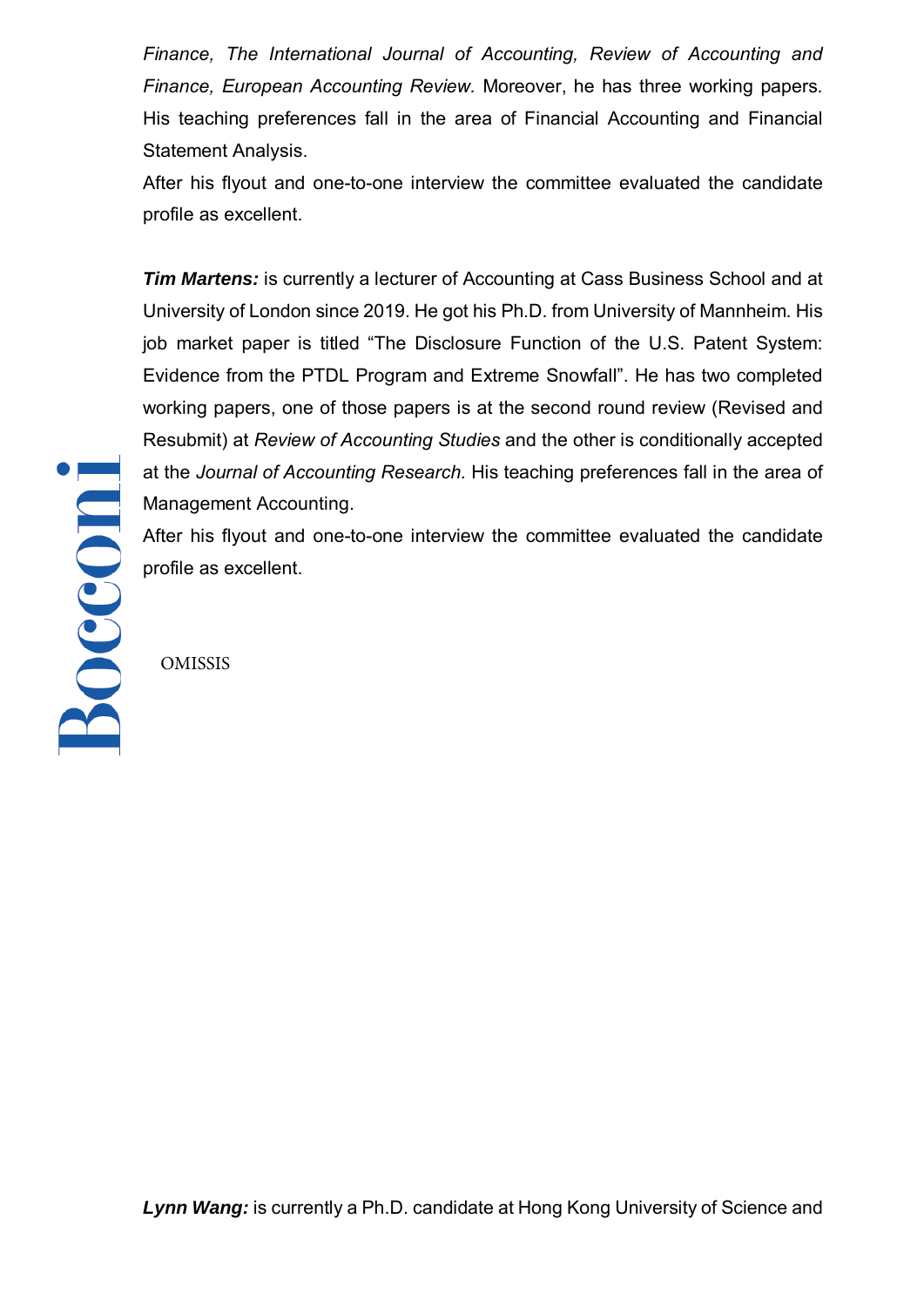Technology and spent a visiting period at University of Michigan. Her job market paper is titled "Spillover Effects of CSR Disclosure Regulations across Lending Relationships". She has four completed working papers, one of those is at second round review (R&R) and another at first round review at *The Accounting Review*. Her teaching preferences fall in the area of Principles of Accounting and Financial Accounting.

After her flyout and one-to-one interview the committee evaluated the candidate profile as excellent.

OMISSIS

**Full List of Candidates evaluated** OMISSIS